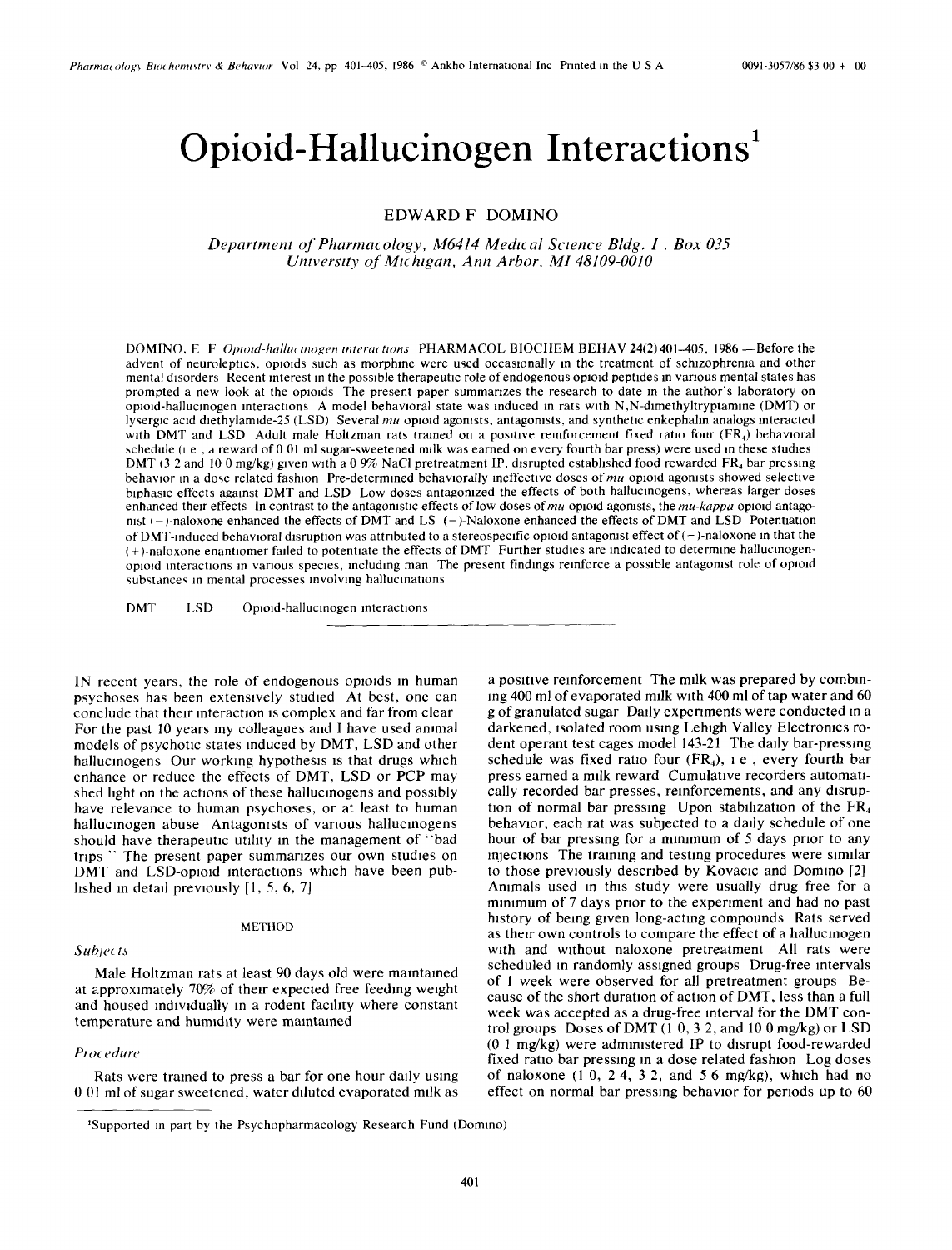

**FIG 1 Dose-effect relations of DMT in producing disruption of rat**  bar pressing behavior The mean  $\pm S$  E duration in min of groups of 6-8 rats per dose given IP is shown



**FIG 3 Dose-effect relations of naloxone enhancement of LSD suppresslon of FR4 behavior in the rat The experimental design was**  similar to that described in the legend of Fig 2, except that LSD was **used instead of DMT** 

**mmutes, were used as pretreatment doses No 0 9% NaCl pretreatments were used for the control hallucinogen studies**  since it had previously been demonstrated that  $0.9\%$  NaCl **pretreatment does not alter reactions to DMT or LSD [2,3]** 

**In the control procedure, rats were placed m an operant**  chamber for 15 minutes of bar pressing, injected IP with the **hallucinogen, and returned immediately to the operant chamber until the rat recovered and bar pressed at a rate of 90% of control for a 60 minute period Ammals were ob**served and their behavior was noted for the duration of the **drug effect** 

**For the pretreatment procedure, rats were pretreated**  with the opioid (IP) and immediately placed in the operant chamber to bar press for 5-10 minutes, injected with the hallucinogen (IP), and returned immediately to the operant chamber until the rat recovered and bar pressed steadily for **60 minutes or more** 

#### *Drugs*

 $(-)$ -Naloxone hydrochloride was administered in 0  $\frac{9}{6}$ **NaCI, concentrations refer to free base DMT doses refer to free base, solutions were prepared by dissolving the free base m 1 N HCI, adding to 0 9% NaC1, and adjusting the pH** 



**FIG 2 Dose-effect relations of naloxone enhancement of DMT**  suppression of FR<sub>4</sub> behavior in the rat Increasing doses of naloxone were given to each group of 5-8 animals per point 5-10 min prior to **DMT Control animals received DMT alone A fixed dose of 10 mg/kg of DMT was used for both groups of animals Each animal given naloxone plus DMT was also given at a different time the hallucinogen alone Although the different groups show some varlablhty to DMT. naloxone slgmficantly enhanced the suppressant ef**fects In this and subsequent figures \*p<0.5, \*\*p<0.01, and **\*\*~p<0 001 All injections were 1P** 



FIG 4 Effect of naloxone on DMT suppression of FR<sub>4</sub> behavior and **~4C-DMT brain and liver content The two vertical bars on the left indicate the potentiating effects of naloxone on DMT in a group of trained rats The remaining bars toward the right show the compari**son of radioactivity levels in the brain and liver of <sup>14</sup>C-DMT (10 0 **mg/kg) control groups and naloxone pretreated groups (3 2 mg/kg 5**  min prior to <sup>14</sup>C-DMT) Untrained rats (8 per group) were given **either naloxone plus DMT or DMT alone with an identical schedule as trained animals The animals were killed 30 and 90 minutes after 14C-DMT Their brains and livers were removed and assayed for**  <sup>14</sup>C-DMT, total <sup>14</sup>C, and <sup>14</sup>C-acidic content No differences were **noted** 

**with 0 1 N NaOH, rendering the final volume at a pH of 4 5-6 0 Doses of LSD refer to LSD-25 DMT was ob-**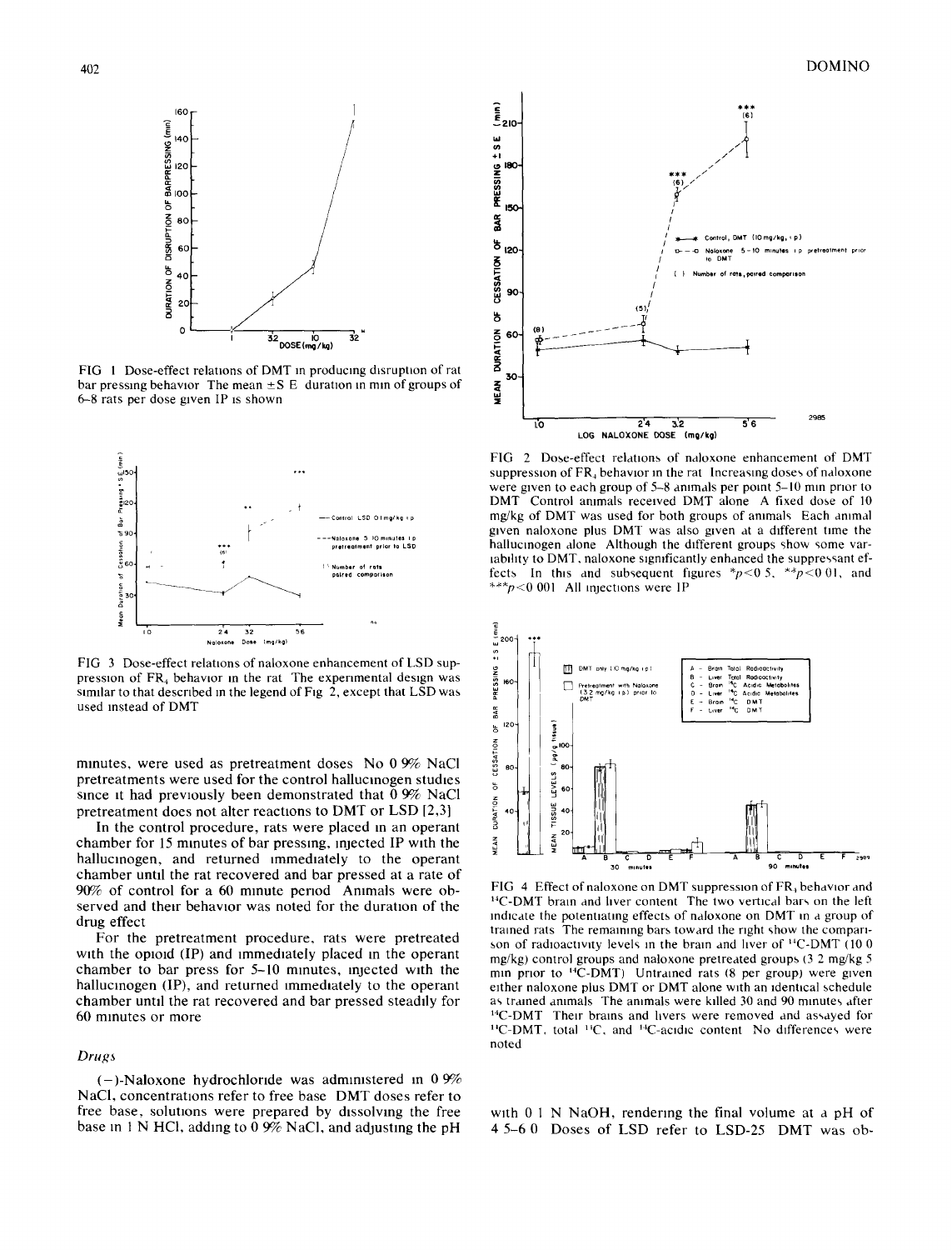

FIG 5 Effects of  $(+)$ - and  $(-)$ -naloxone pretreatment on DMTinduced disruption of  $FR<sub>3</sub>$  bar pressing behavior in the rat Note that only  $(-)$ -naloxone enhanced the effects of DMT

tamed from the Sigma Chemical Company LSD (Delysld) was obtained from the National Institute on Drug Abuse Morphine sulfate was obtained from Pierce (Rockford, IL 61105) and methadone HCl from Eli Lilly (Indianapolis, IN 46285) and were administered in 0.9% NaCl  $(-)$ -Naloxone HCI (naloxone) was generously supplied through the courtesy of the Endo Laboratories (Garden City, NY 11530) (+)-Naloxone HCI (NIH 9548), supphed through the courtesy of Dr Arthur E Jacobson of the National Institute of Health, was prepared by dissolving the compound in a solution of 0  $9\%$ NaCl and  $0 \perp N$  HCl, and adding  $0 \perp N$  NaOH to adjust the acidity of the final volume, rendenng a pH of 4 3 LY 127623 (Metkephamid) and FK 33-824 log doses were administered in 0 9% NaCI, and supplied through the courtesy of Dr R Frederickson (Lilly Research Laboratories, Eli Lilly and Company, Indianapolis, IN) and Drs Graffenned and del Pozo (Department ot Experimental Therapeutics, Biological and Medical Research Division, Sandoz Limited, Basel, Switzerland), respectively

# *Chemu al Method~*

Unfasted male Holtzman rats, weighing approximately 500 g were used for the chemical analysis Pretreated rats were injected with naloxone 3 2 mg/kg (IP) 5 minutes prior to  $^{14}$ C-DMT 10 mg/3  $\mu$ C<sub>1</sub>/kg, IP Control rats received only <sup>14</sup>C-DMT 10 mg/3  $\mu$ Ci/kg (IP) The rats were sacrificed by guillotine 30 and 90 minutes after  $^{14}$ C-DMT injection The entire brain and approximately 2 g of liver from each rat were  $m$ mmediately removed and homogenized in ice cold  $1 N$  HCl The homogenates were assayed for total radioactivity, total acidic metabohtes, and DMT [4]

 $N$ , N-Dimethyltryptamine side chain-1- $^{14}C$ -hydrogen oxalate was purchased from New England Nuclear. Boston, MA The  $^{14}$ C-DMT 10 mg/3  $\mu$ C1/ml solution was prepared by mixing nonradioactive DMT with radioactive DMT



FIG 6 Biphasic effects of morphine and methadone pretreatment on DMT and LSD-induced disruption of FR<sub>4</sub> bar pressing behavior m the rat Groups of 5-10 rats received fixed doses of 3 2 or 10 0 mg/kg of DMT or 0 I mg-kg LSD for control and pretreatment m jections with each rat serving as its own control The control treatment was 0 9% NaCI 5-10 minutes prior to DMT or LSD Predetermined behaviorally noneffective pretreatment doses were administered 5-10 minutes prior to DMT or LSD Morphine (0 32-1 0 mg/kg) and methadone ( $\overline{0}$  32 mg/kg) pretreatment doses antagonized the effects of DMT- and LSD-induced disruption of  $FR<sub>4</sub>$  behavior, whereas larger doses of morphine (3.2 mg/kg) and methadone (1.0-3.2 mg/kg) potentiated LSD-induced but not DMT effects

### Data Analysis

The duration of the drug effect was measured by the horizontal line generated by the cumulative recorder during the cessation of normal bar pressing Since both onset and recovery of DMT and LSD effects are sudden and complete, the duration of the drug effect could easily be calculated from the length of the horizontal segment To statistically analyze these data, two-tailed Student t-tests were calculated using the value of  $p < 0.05$  as significant

#### RESULTS

#### *A( ute DMT EjJe~ ts*

Increasing doses of DMT given IP caused progressively longer disruption of bar pressing (Fig 1) The mean $\pm S$  E suppression of bar pressing for groups of  $6-8$  rats was determined for each dose As can be seen. a dose of I mg/kg of DMT caused httle or no disruption of bar pressing A dose of 3 2 mg/kg of DMT caused the rats to stop bar pressing for about 25 minutes, whde 10 mg/kg abohshed bar pressing for about 50 minutes A very large dose of 32 mg/kg of DMT disrupted bar pressing for about 150 minutes However, the rats had marked motor symptoms including convulsions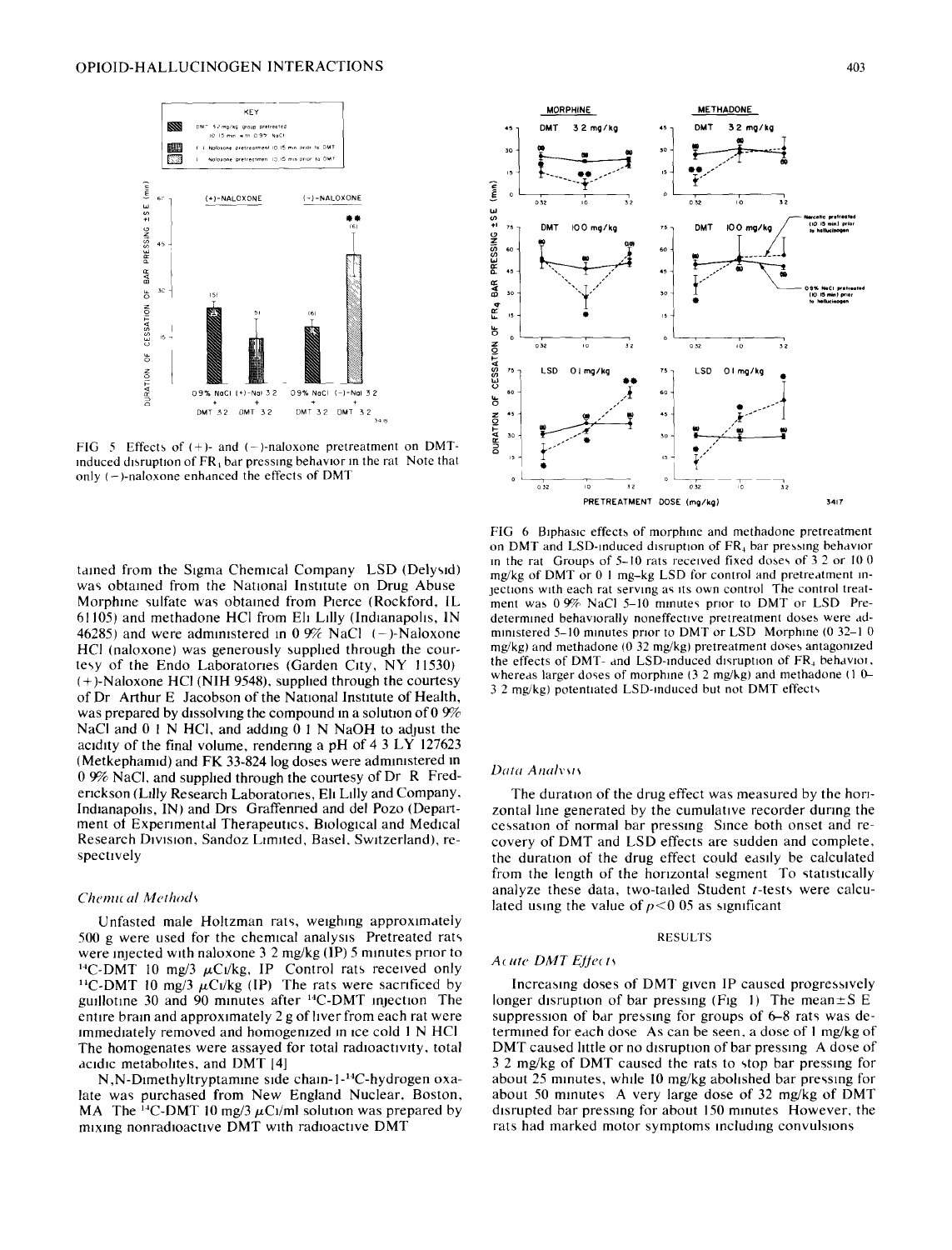

FIG 7 Cumulative bar pressing records of individual rats showing the effects of FK 33-824 in antagonizing the effects of DMT and LSD DMT and LSD both caused an interruption of bar pressing behavior in individual rats Pretreatment with FK 33-824 antagonized these effects The antagonism of LSD was greater than that of **DMT** 

# Naloxone Enhancement of DMT and LSD Suppression of FR<sub>4</sub> Behavior

Pretreatment with behaviorally ineffective doses of naloxone (1 0–5 6 mg/kg, IP) dramatically enhanced the effects of DMT as well as LSD, as shown in Figs 2 and 3 A dose of 10 mg/kg of DMT was chosen to study more extensively Such a dose of DMT in control rats would suppress mean bar pressing for about 50 minutes (Figs  $1$  and  $2$ ) Increasing doses of naloxone, especially 3 2 and 5.6 mg/kg, IP, markedly potentiated the effects of DMT A dose of 32 mg/kg of naloxone plus 10 mg/kg of DMT was as effective as 32 mg/kg of DMT alone (compare Figs 1 and 2)

A dose of 0.1 mg/kg of LSD IP suppressed bar pressing for  $30-50$  minutes in control groups of rats (Fig. 3) This dose caused comparable suppression of  $FR<sub>4</sub>$  behavior to about 10 mg/kg of DMT Naloxone pretreatment (1.0 to 5.6 mg/kg) caused a similar potentiation of LSD disruptive effects

### Failure of Naloxone Pretreatment to Alter <sup>14</sup>C-DMT Brain and Liver Levels

Rat brain and liver levels of <sup>14</sup>C-DMT were assayed to determine whether naloxone pretreatment was interfering with DMT biotransformation. In this experiment, a dose of 10 mg/kg, IP of non-radioactive DMT caused about 60 minutes of suppression of bar pressing which was prolonged 3 fold to about 180 minutes  $(p<0.001)$  by 3.2 mg/kg of naloxone, as shown in the left hand portion of Fig. 4 Control untrained groups of rats were given 10 mg/kg of DMT containing  $3 \mu$ Ci of <sup>14</sup>C-DMT and their brains and livers removed 30 and 90 minutes later The mean levels of radioactivity of these groups were compared to rats receiving 3.2 mg/kg of naloxone pretreatment plus the same of non-radioactive and <sup>14</sup>C-DMT When analyzed by group comparison Student *t*-tests, no significant differences were found in brain or liver <sup>14</sup>C-DMT, total radioactivity, or <sup>14</sup>C-acidic metabolites

#### Stereospecific Effects of Naloxone Enantiomers

The differential effects of  $(+)$  and  $(-)$ -naloxone pretreatment on DMT-induced disruption of FR<sub>4</sub> bar pressing behav-



FIG 8 Cumulative bar pressing records of individual rats showing the effects of LY 127623 in antagonizing the effects of DMT and LSD DMT and LSD both caused an interruption in bar pressing behavior in individual rats LY 127623 antagonized this effect The antagonism of DMT was greater than that of LSD

for are shown in Fig. 5. Only the  $(-)$  enantiomer was effective  $(p<0.01)$  in enhancing the effects of DMT in the doses used

#### Effects of Mu Opioid Agonists

Morphine and methodone in doses of 0.32, 1.0, and 3.2 mg/kg IP prior to DMT (3.2 and 10 mg/kg) or LSD (0.1  $mg/kg$ ) showed biphasic dose dependent effects (Fig. 6) Significant antagonism of DMT- and LSD-induced behavioral suppression occurred with the smaller doses of morphine and methadone Some differences were observed between the two opioids, as shown in Fig. 6

The two synthetic opioid met-enkephalin in peptide analogs, FK 33-824 and LY 127623, were also effective in antagonizing the behavioral disruptive effects of DMT and LSD, as illustrated in Figs 7 and 8

#### **DISCUSSION**

The evidence that the opiate antagonist  $(-)$ -naloxone enhances the behavioral effects of DMT and LSD is impressive This effect is not due to increased brain or liver levels of DMT Furthermore, small doses of mu opioid agonists antagonize DMT and LSD behavioral effects Thus, the data obtained substantiate important interactions of the indole hallucinogens with opioids in the rat and strengthen the evidence for involvement of endogenous opioids in the pathogenesis of chemically induced psychoses. The dramatic hallucinogen antagonistic effects of LY 127623 and FK33-824 are especially interesting and parallel the findings of morphine and methadone with DMT and LSD These results suggest that DMT and LSD effects are modulated by a specific and selective opioid agonist action It would be of interest to extend these findings using kappa opioid agonists as well

To date, all of our studies involve the use of opioid agonists as pretreatments Opioid agonists also should be given after DMT or LSD to determine if opioid posttreatment will reduce the duration of hallucinogen action If effective under these latter conditions, human trials involving hallucinogen induced "bad trips" treated with small doses of opioids would be logical to conduct